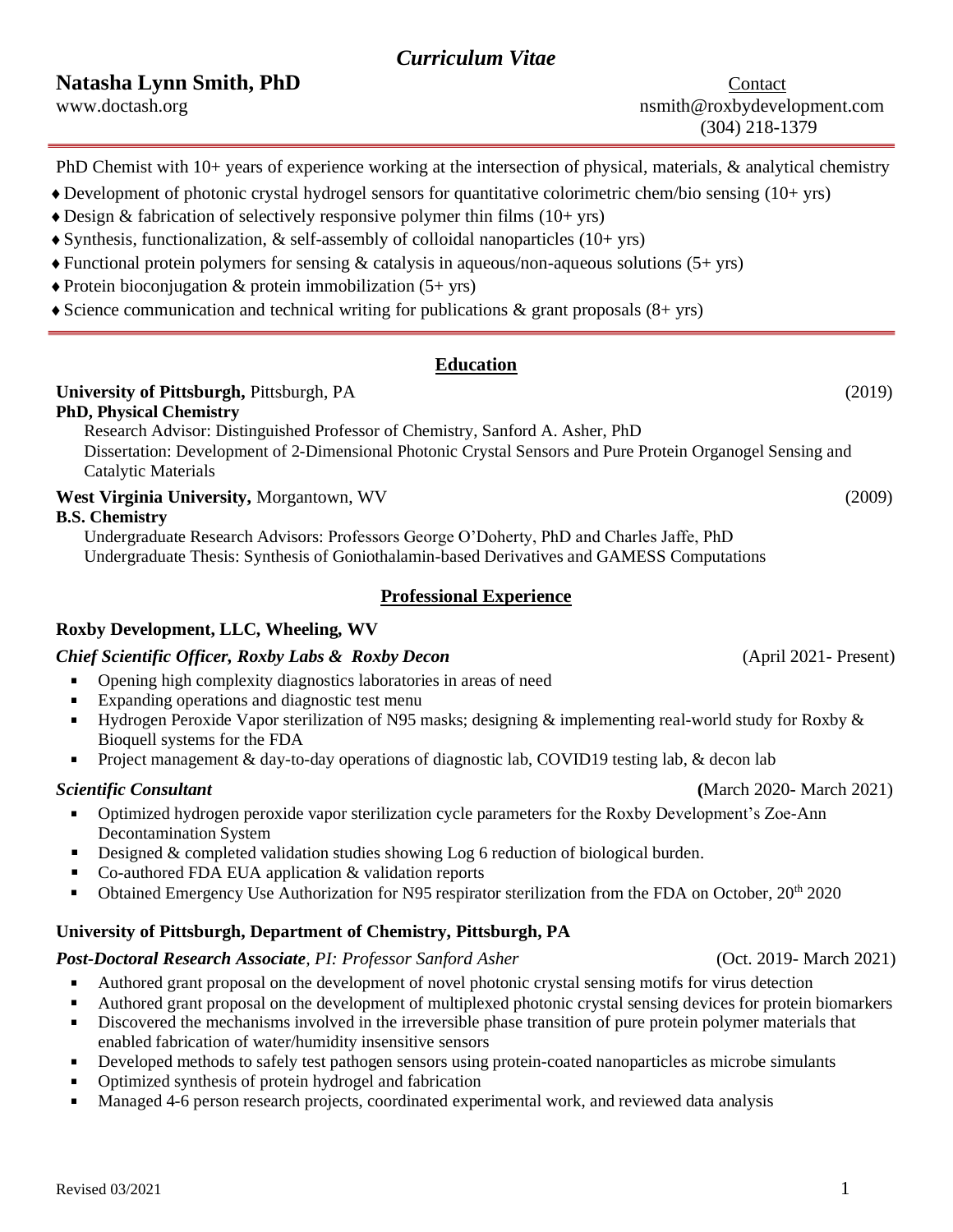### *Graduate Research Assistant, Advisor: Professor Sanford Asher* (2011- 2019)

- Designed & developed novel functionalized polymers for colorimetric chem/biosensor applications using photonic  $\blacksquare$ crystal sensing technology
- Developed covalently crosslinked protein polymers for sensing and catalysis in aqueous & non-aqueous media  $\blacksquare$
- Expanded photonic crystal sensing technology to gas detection by utilizing low vapor pressure liquids  $\blacksquare$
- Cryo-Scanning Electron Microscopy for characterization of hydrated polymer nanostructure  $\blacksquare$
- Increased fabricated area (3X) and improve ordering of self-assembled nano/micro particle monolayers Ξ
- $\blacksquare$ Awarded two DTRA grants (co-author); both awarded funding for the 2 option years due to progress
- Produced final and annual technical reports to funding agencies  $\blacksquare$
- Maintained lab safety & organized EH&S inspections ×,

#### **Bayer Material Science, Pittsburgh, PA** (Summer 2009 & Summer 2010)

#### *R&D Chemistry Internship: Coatings/Adhesives/Specialties Division*

- Formulated zero-VOC polyaspartic coatings for inclusion of 5 pigments and metallic flake
- $\blacksquare$ Optimized polyurethane coating formulations for customer applications
- Evaluated physical properties of coating formulations using dynamic mechanical analysis

#### **The Linsly School, Wheeling, WV**(August 2009-May 2010)

#### *Intern/Substitute Teacher- All Subjects, Grades 5-12*

- $\blacksquare$ Developed and carried out lesson plans for AB & BC Calculus, AP Chemistry, AP Biology, & US History
- Academic mentor for college application process & Tutor for math & sciences  $\blacksquare$

#### **Publications** (7 publications; >270 citations)

- 1. **N. L. Smith**, A. Coukouma, R. Jakebek, S. Asher; "Mechanisms by which Organic Solvent Exchange Transforms Responsive Pure Protein Hydrogels into Responsive Organogels." *Biomacromolecules* **2020***,* 21*,* 839- *853*.
- 2. **N. L. Smith**, A. Coukouma, B. Ho, V. Gray, S. Asher; "Stimuli-Responsive Pure Protein Organogel Sensors and Biocatalytic Materials." *ACS Applied Materials & Interfaces* **2020**, 12, 238-249
- 3. **N. L. Smith**, A. Coukouma, S. Dubnik, S. Asher; "Debye Ring Diffraction Elucidation of 2D Photonic Crystal Self-Assembly and Ordering at the Air-Water Interface." *Physical Chemistry Chemical Physics* **2017**, 19, 31813-31822
- 4. **N. L. Smith**, Z. Hong, S. Asher; "Responsive Ionic Liquid-Polymer 2D Photonic Crystal Gas Sensors." *Analyst* **2014**, 139, 6379-6386.
- 5. A. Coukouma, **N. L. Smith**, S. Asher; "Removable interpenetrating network enables highly-responsive 2-D photonic crystal hydrogel sensors." *Analyst* **2015**, 140, 6517-6521.
- 6. Z. Cai, **N. L. Smith**, J. Zhang and S. Asher; "Two-Dimensional Photonic Crystal Chemical and Biomolecular Sensors, Review." *Analytical Chemistry* **2015**, 87, 5013-5025.
- 7. J. Zhang, **N. Smith** and S. Asher; "Two-Dimensional Photonic Crystals Surfactant Detection." *Analytical Chemistry* **2012**, 84, 6416-6420.

#### **Presentations**

#### *Technical*

- 18. Pittcon Conference and Expo 2021, Digital Conference March 9, 2021 "Elucidating the Mechanisms Involved in the Transformation of Responsive Pure Protein Hydrogels into Responsive Organogels" N.L. Smith, A. Coukouma, R. Jakubek, S.A. Asher (oral presentation)
- 17. Covestro Lecture Series 2019, Pittsburgh, PA October 17, 2019 "Mechanisms of the Pure Protein Hydrogel to Organogel Transformation and Their Applications" N.L. Smith, S.A. Asher (poster)
- 16. Doctoral Defense, Department of Chemistry, University of Pittsburgh August 12, 2019 "Development of 2-Dimensional Photonic Crystal Sensors and Pure Protein Organogel Sensing and Catalytic Materials" Natasha L. Smith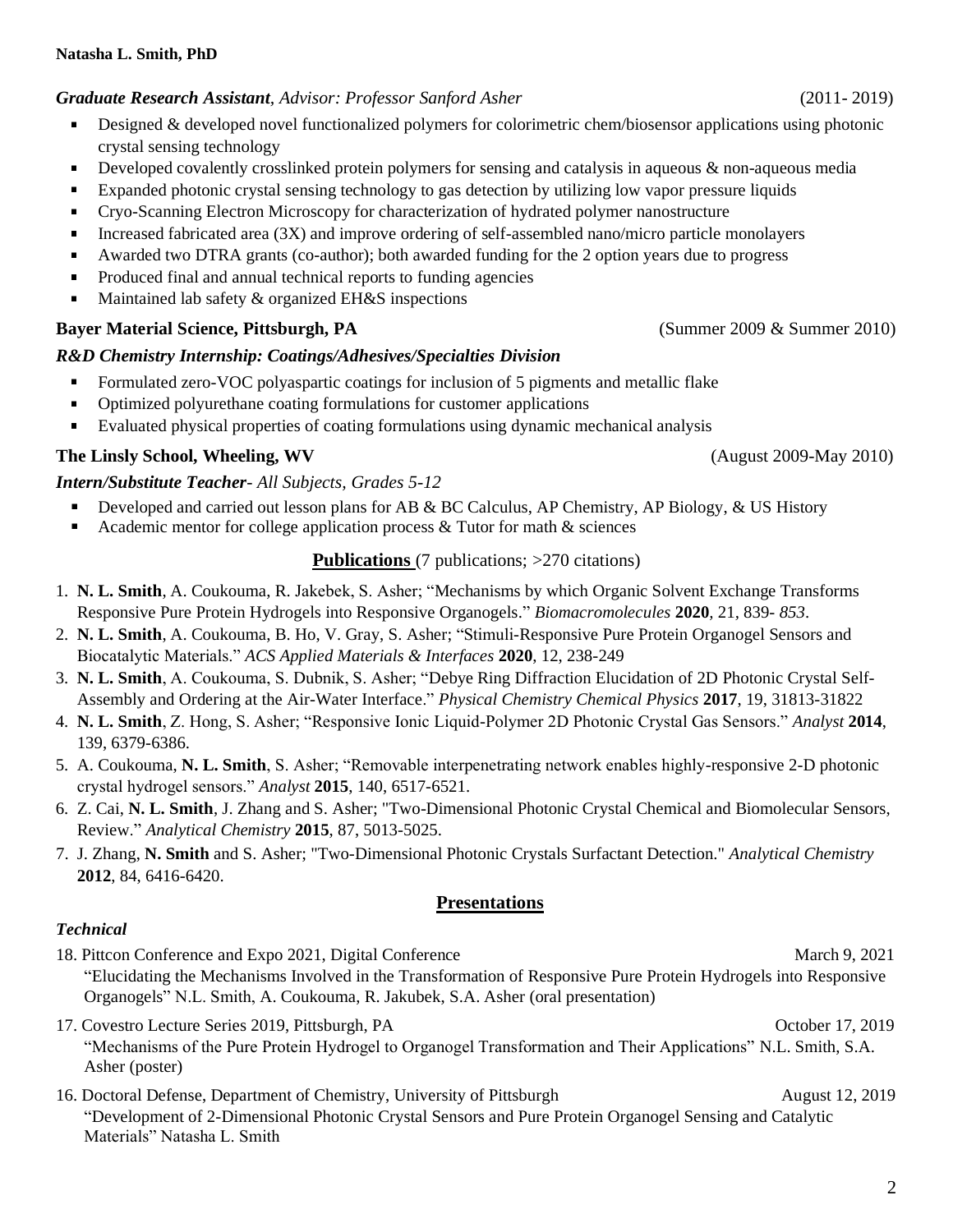#### **Natasha L. Smith, PhD**

*Committee:* Distinguished Professor Sanford A. Asher, Professor Sean Garrett-Roe, Professor Seth Horne, & Professor Sachin Velankar

- 15. Intelligent Optical Systems, Torrence, CA June 27, 2019 "Photonic Crystal Colorimetric Sensors and Biocatalytic Materials" N.L. Smith (oral presentation)
- 14. Oregon State University, Department of Chemical Engineering May 3, 2018 "Smart Polymeric Materials: 2D Photonic Crystal Sensors & Pure Protein Hydrogels and Organogels" N.L. Smith (Invited Speaker)
- 13. Pittcon Conference and Expo 2018, Orlando, Fl **February 27, 2018** February 27, 2018 "Organophosphate Sensing using 2D Photonic Crystal Protein Hydrogels and Organogels" N.L. Smith, B. Ho, S.A. Asher (oral presentation)
- 12. Chem & Bio Defense Science & Technology Conference 2017, Long Beach, CA November 28, 2017 "Novel Color Shifting Responsive Protein Hydrogels and Organogels for Specific Detection and Decontamination of Chemical Warfare Agents" N.L. Smith, B. Ho, S.A. Asher (poster)
- 11. Covestro Lecture Series 2017, Pittsburgh, PA October 26, 2017 "Novel Color Shifting Responsive Protein Hydrogels and Organogels for Specific Detection and Decontamination of Chemical Warfare Agents" N.L. Smith, B. Ho, S.A. Asher (poster)
- 10. Dynamic Multifunctional Materials for a Second Skin DTRA Program Review, Pittsburgh, PA May 17, 2017 "2D Photonic Crystals: Self-Assembly at the Air-Water Interface, Ordering, and Diffraction" N.L. Smith, A. Coukouma, S.A. Asher (poster)
- 9. Adventures in Enhanced Spectroscopies: Resonance Raman, Surface Enhanced Raman, and Twisted Chiro Optical Spectroscopies. Celebrating 37 Years of Photonic Explorations by Distinguished Prof. Sanford Asher Pittsburgh, Pa May 11, 2017 "2D Photonic Crystals: Self-Assembly, Order, and Diffraction" N.L. Smith, S.A Asher (poster)
- 8. Phillips Lecture 2017, Pittsburgh, PA May 17, 2017 "2D Photonic Crystals: Self-Assembly, Ordering, and Diffraction" N.L. Smith, S.A. Asher (poster)
- 7. Pittcon Conference and Expo 2017, Chicago, IL March 9, 2017 "2D Photonic Crystals: Self-Assembly, Ordering, and Diffraction" N.L. Smith, A. Coukouma, S.A. Asher (oral presentation)
- 6. Pittcon Conference and Expo 2015, New Orleans, LA March 9, 2015 "Responsive Ionic Liquid-Polymer Photonic Crystal Sensors" N.L. Smith, Z. Hong, S.A. Asher (oral presentation)
- 5. Pittcon Conference and Expo 2014, Chicago, IL March 2, 2014 "Ionic Liquid Polymerized Photonic Crystal Gas Sensors" N.L. Smith, Z. Hong, S.A. Asher (oral presentation)
- 4. Bayer Lecture Series 2014, Pittsburgh, PA September 17, 2014 "Responsive Ionic Liquid-Polymer 2D Photonic Crystal Gas Sensors" N.L. Smith, Z. Hong, S.A. Asher (poster)
- 3. PPG Young Innovator's Showcase 2014, Pittsburgh, PA April, 7 2014 "Responsive Ionic Liquid-Polymer 2D Photonic Crystal Sensors" N.L. Smith, Z. Hong, S.A. Asher (poster)
- 2. Bayer Lecture Series 2013, Pittsburgh, PA September, 23 2013 "Novel 2D Polymerized Photonic Crystal Sensors for Visual Detection of Vaporous Analytes" N.L. Smith, G. Morgan, S.A. Asher (poster)
- 1. PPG Research Showcase 2012, Pittsburgh, PA November, 2 2012 "Novel 2D Polymerized Photonic Crystal Sensors for Visual Detection of Vaporous Analytes" N.L. Smith, G. Morgan, S.A. Asher (poster)

#### *Public Outreach*

- 9. ACS Student Affiliates Meeting, University of Pittsburgh, Pittsburgh, PA March, 1 2019 "Creativity in Scientific Research; Producing Art from Science" N. L. Smith (oral presentation)
- 8. Julabo's W.I.S.D.O.M. (Women in Science Demonstrating Outstanding Merit), Allentown, Pa April 12, 2018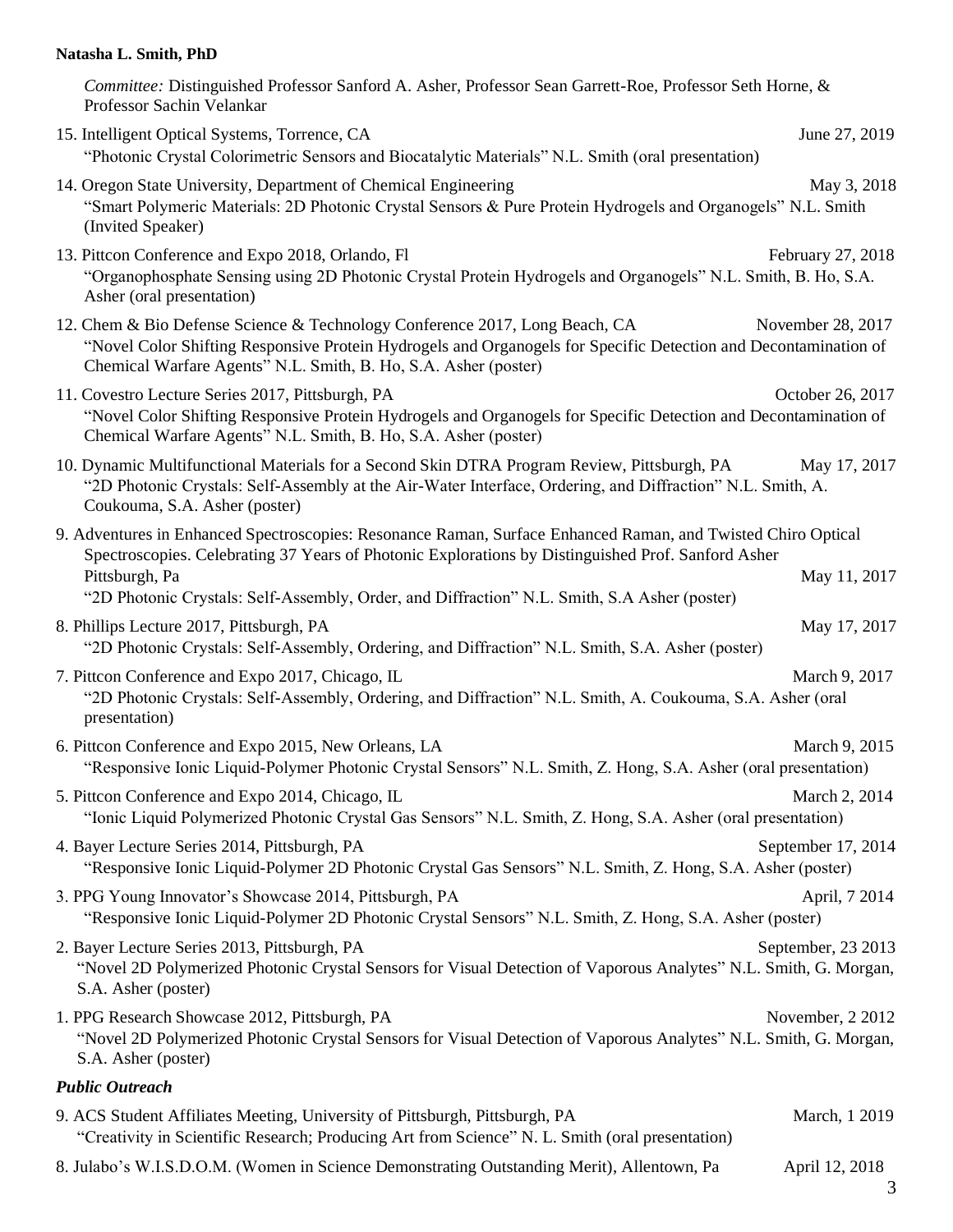### **Natasha L. Smith, PhD**

| "Women Mentoring Women in STEM" N.L. Smith (Panel Member)                                                                                                                                                                       |                     |                                    |
|---------------------------------------------------------------------------------------------------------------------------------------------------------------------------------------------------------------------------------|---------------------|------------------------------------|
| 7. Pitt Program Council and The Pitt Pulse presents "Science & Art Night" Pittsburgh, Pa<br>"Science is Art: 2-Dimensional Photonic Crystal Art" N.L. Smith (oral presentation)                                                 |                     | January 18, 2018                   |
| 6. Chem & Bio Defense Science & Technology Conference 2017, Long Beach, CA<br>"Developing New Materials for Chem/Bio Sensing" T. Whitfield, N.L Smith (outreach event)                                                          |                     | November 29, 2017                  |
| 5. Adventures in Enhanced Spectroscopies: Celebrating 37 Years of Photonic Explorations by Distinguished Prof. Sanford<br>Asher, Pittsburgh, Pa<br>"2D Photonic Crystal Art" N.L. Smith (art installation & video presentation) |                     | May 11, 2017                       |
| 4. Phipps Conservatory & Center for Sustainable Landscapes "Lunch and Learn", Pittsburgh, Pa<br>"Photonic Crystal Sensors: Color from Structure" N.L. Smith (oral presentation)                                                 |                     | April 6, 2016                      |
| 3. Cineshape Workshop, Pittsburgh, PA<br>"Collaboration between Disciplines: Art, Music, and Science" N.L. Smith, A. Henderson, and A. Williams (oral<br>presentation and panel discussion)                                     |                     | February 19, 2016                  |
| 2. Phipps Conservatory & Center for Sustainable Landscapes, Pittsburgh, Pa<br>Meet the Scientists Event "Photonic Crystal Sensors: Color from Structure" N.L. Smith (public outreach event)                                     |                     | November 21, 2015/January 16, 2016 |
| 1. The Linsly School Alumni Career Panel, Wheeling, WV<br>"The STEM PhD Process and Career Opportunities" N.L. Smith (speech & panel disscussion)                                                                               |                     | October 9, 2015                    |
| <b>Subject Matter Expertise</b>                                                                                                                                                                                                 | -PyMol & Chimera    |                                    |
| <b>Polymer Physics &amp; Responsive Materials</b>                                                                                                                                                                               | -Mathematica/MATLAB |                                    |
| -Flory polymer theory                                                                                                                                                                                                           |                     |                                    |
| -Polymer phase transitions                                                                                                                                                                                                      |                     |                                    |
| -Responsive hydrogel, organogel, and ionogel design                                                                                                                                                                             |                     |                                    |
| -Thermodynamics of responsive materials                                                                                                                                                                                         |                     |                                    |
| -Selectively responsive hydrogels for<br>chem/bio sensors                                                                                                                                                                       |                     |                                    |
| <b>Biomaterials/Biochemistry</b>                                                                                                                                                                                                |                     |                                    |
| -Development of functional biomaterials                                                                                                                                                                                         |                     |                                    |
| -Protein stabilization via immobilization                                                                                                                                                                                       |                     |                                    |
| -Protein activity in organic solvents                                                                                                                                                                                           |                     |                                    |
| -Protein hydration in organic solvents                                                                                                                                                                                          |                     |                                    |
| -Protein biopolymer hydrogels/organogels                                                                                                                                                                                        |                     |                                    |
| <b>Colloidal/Surface Chemistry</b>                                                                                                                                                                                              |                     |                                    |
| -2D & 3D photonic crystals                                                                                                                                                                                                      |                     |                                    |
| -Photonic crystal Bragg diffraction                                                                                                                                                                                             |                     |                                    |
| -Charged colloidal particle self-assembly                                                                                                                                                                                       |                     |                                    |
| -Particle functionalization                                                                                                                                                                                                     |                     |                                    |
| <b>Soft Skills</b>                                                                                                                                                                                                              |                     |                                    |
| -Leading team projects                                                                                                                                                                                                          |                     |                                    |
| -Proposal/White paper                                                                                                                                                                                                           |                     |                                    |
| -Journal publication & technical report writing                                                                                                                                                                                 |                     |                                    |
| -Oral presentations & public speaking                                                                                                                                                                                           |                     |                                    |
| -Training/Mentoring                                                                                                                                                                                                             |                     |                                    |
| -Conflict resolution                                                                                                                                                                                                            |                     |                                    |
| <b>Software</b>                                                                                                                                                                                                                 |                     |                                    |
| -ImageJ (NIH)                                                                                                                                                                                                                   |                     |                                    |